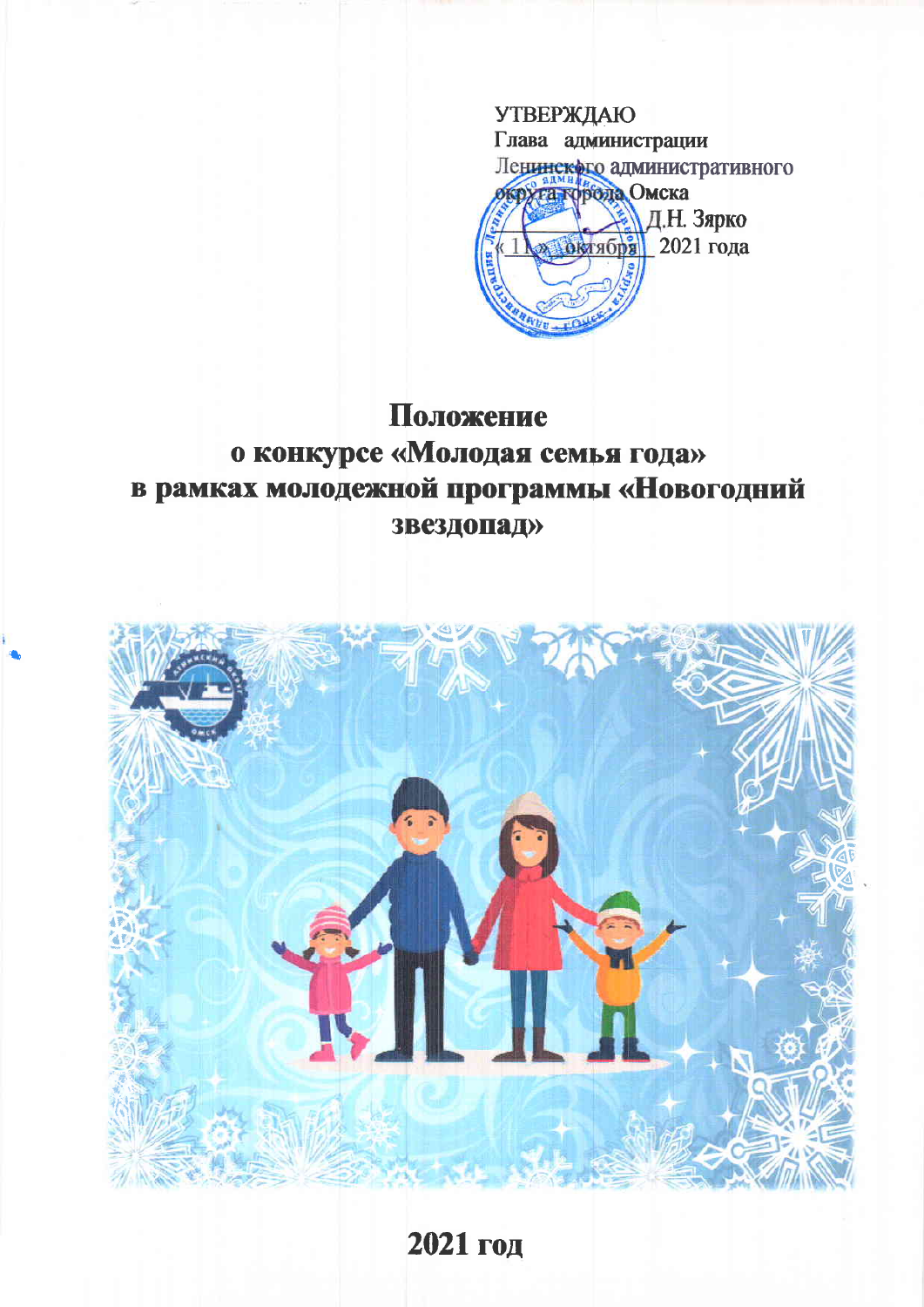1.1. Настоящее Положение определяет порядок проведения конкурса «Молодая семья года» в рамках молодежной программы «Новогодний звездопад» на территории Ленинского административного округа города Омска (далее - Конкурс).

1.2. Организатором Конкурса является отдел по делам молодежи, социальной политики, культуры и спорта администрации Ленинского административного округа города Омска.

## 2. Цель и задачи конкурса

2.1. Конкурс проводится с целью повышения социального статуса молодой семьи и престижа семейной жизни.

2.2. Задачами конкурса являются:

- сохранение и укрепление семейных традиций;

- пропаганда культуры супружеских отношений, здорового образа жизни;

- раскрытие творческого потенциала, поддержка и поощрение молодых семей;

- создание условий для культурного семейного отдыха и совместного досуга молодых семей.

#### 3. Участники конкурса

3.1. К участию в конкурсе приглашаются молодые семьи:

- проживающие на территории Ленинского административного округа города Омска.

- обучающиеся или работающие в учреждениях, на предприятиях Ленинского административного округа города Омска.

3.2. Обязательными условиями для участников Конкурса являются:

- наличие свидетельства о регистрации брака;

 $\sim 100$ 

- возрастная категория одного или обоих супругов - до 35 лет.

#### 4. Условия и сроки проведения конкурса

4.1. Конкурс проводится 17 декабря 2021 года в 16.00 на базе БУК города Омска «Культурно-досуговый центр имени Свердлова» (ул. Полторацкого, дом 57а)

4.2. Заявки на участие в конкурсе подаются до 6 декабря 2021 года в отдел по делам молодежи, социальной политики, культуры и спорта администрации Ленинского административного округа города Омска (проспект К. Маркса, дом 62, каб.205, Клишина Алена Викторовна, тел. 41-97-20, электронная почта: larkov@admomsk.ru).

4.3. Для участия в Конкурсе необходим следующий пакет документов:

- заполненная анкета-заявка на участие в Конкурсе (приложение № 1);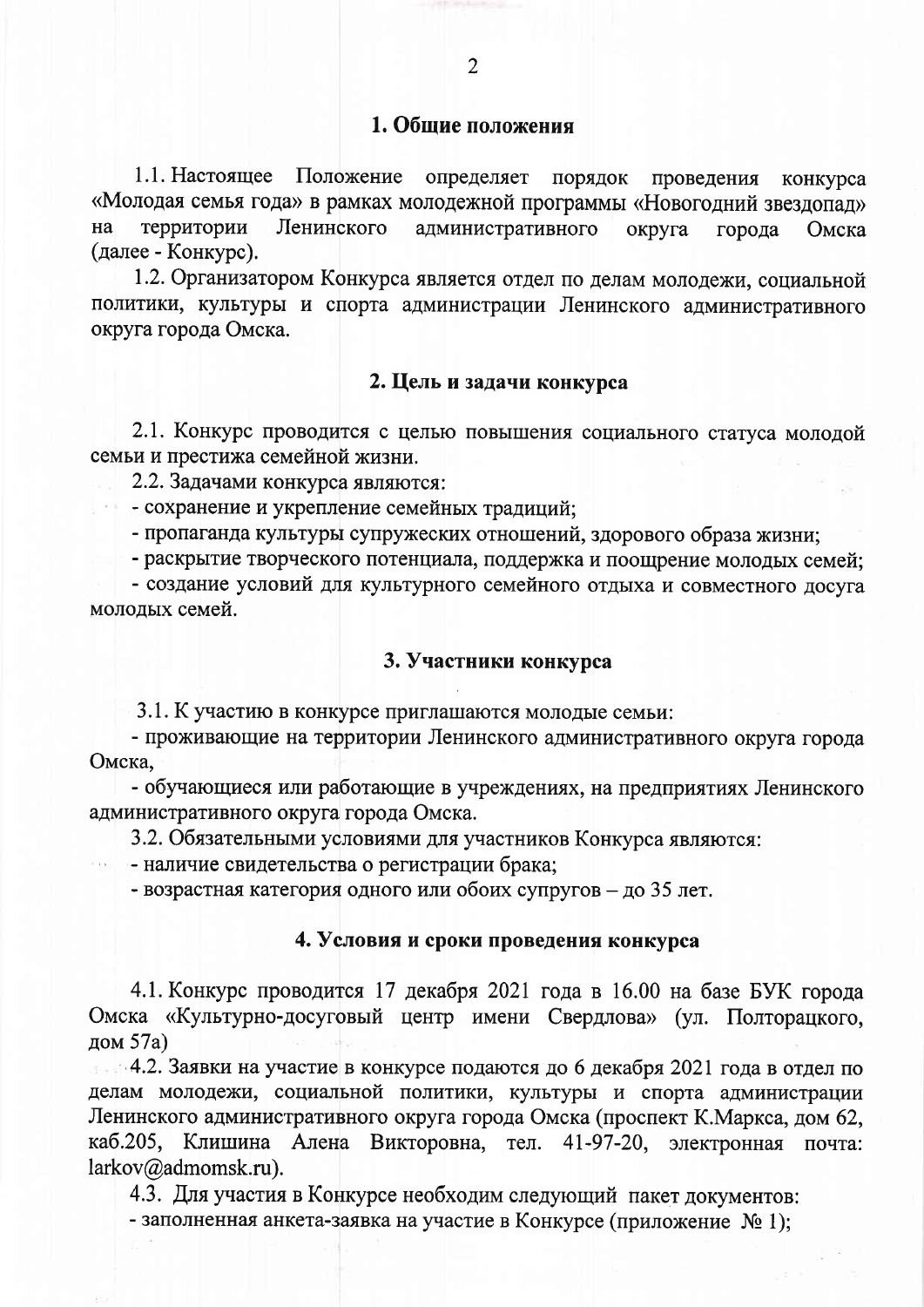- ксерокопия свидетельства о браке.

4.4. По завершению конкурса молодым семьям необходимо предоставить ПАСПОРТНЫЕ ДАННЫЕ, ИНН каждого из супругов для оформления финансовых документов по вручению ценных подарков.

4.5. В случае изменения (ухудшения) эпидемиологической обстановки организаторы оставляют за собой право провести конкурс в онлайн формате.

## 5. Правила проведения конкурса

5.1. Жюри оценивает участников в каждом конкурсе по 5 бальной системе.

5.2. Визитная карточка «История нашей любви» (домашнее задание) представление семьи в свободной форме (видео-презентация, слайд-шоу, миниатюра, творческий номер) - 3 мин. полно в на оформления финансовых воку Критерии оценкимо пенитах на помога.

- полнота раскрытия темы; и и и и и и a stelle a contrata decimenta орган оригинальность представленной идеи; политический и народной и

- выразительность и культура устной речи, артистичность;

- единый стиль в одежде (наличие отличительных знаков - шарфов, геральдики, повязок, жилеток и т.д.).

5.3. Интеллектуальный конкурс «Где логика». Семьи по очереди отвечают на логические вопросы. Время подготовки и продолжительность ответа не более 1 минуты.

**Митерии оценки:** 

- количество правильных ответов;

 $\pi$  and  $\pi$  is the set of  $\pi$ 

- скорость реакции;

- активность.

5.4. Конкурс «В наше время главное украшение новогоднего стола что?». Конкурс на знание новогодних фильмов, проводится в два раунда. Первый кадры из фильмов, второй - крылатые фразы из фильмов.

Критерии оценки:

- количество правильных ответов;

• оригинальность ответов;

- скорость реакции, активность;

- творческий подход, артистичность.

5.5. Конкурс «Километр серпантина, два вагона конфети» - с участниками конкурса проводится спортивная разминка, в ходе которой семьи демонстрируют свою физическую подготовку.

Критерии оценки:

- физическая подготовка;

- скорость реакции;

- артистичность.

5.6. Конкурс «Вечеринка от Снежинки» Семьи по очереди угадывают и исполняют часть куплета детских новогодних песен. При исполнении песни участниками, приветствуется участие группы поддержки из зала.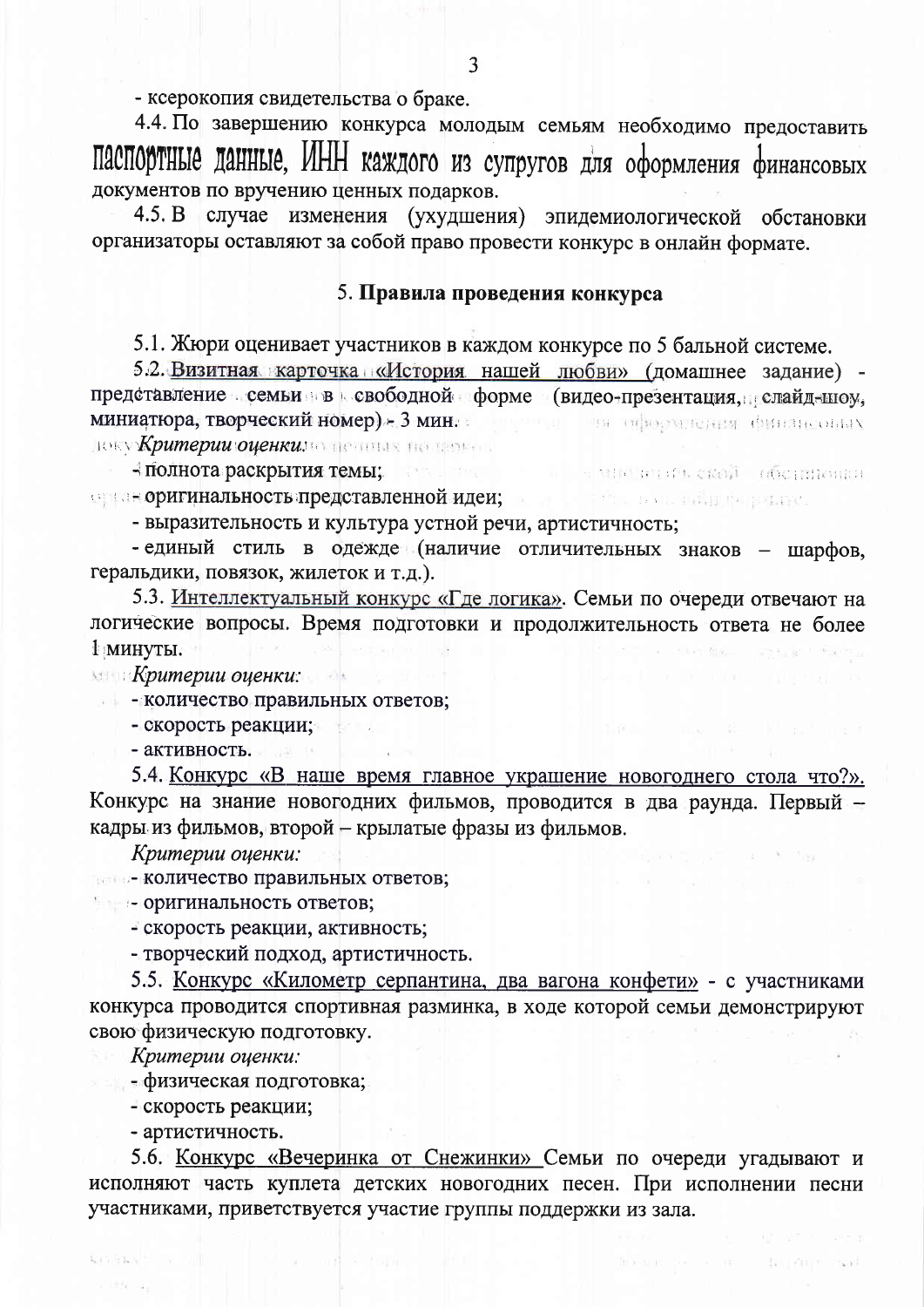Критерии оценки:

- количество угаданных мелодий;

# - знание текста музыкальных композиций;

- оригинальность исполнения;

- умение работать с аудиторией.

5.7. Конкурс «Мы команда «Внуки деда»! В Новый год войдем с победой!». Конкурс предполагает оценку активности групп поддержки на протяжении всего мероприятия (наличие атрибутики, в т.ч. новогодней, кричалок, лозунгов, шумовых эффектов и т.д.).

Критерии оценки:

- массовость:
- активность;
- оригинальность;

- зрелищность.

## 6. Подведение итогов и награждение

• 6.1. Для объективной оценки конкурсантов формируется жюри.

6.2. В состав жюри входят представители администрации Ленинского административного округа города Омска, учреждений культуры, молодежного движения, профсоюзных организаций учреждений, предприятий Ленинского административного округа города Омска.

6.3. Жюри проводит оценку выступления участников в каждом конкурсе 5-ти бальной системе согласно критериям, установленным  $\overline{u}$ данным Положением.

6.4. Подведение итогов членами жюри осуществляется коллегиально в части определения номинаций (в том случае, если количество семей-участников конкурса будет превышать количество определенных организатором номинаций).

6.5. Награждение участников конкурса проводится следующим  $\Pi$ <sup>o</sup> номинациям:

— «Молодая семья года»;

и и в «Самая интеллектуальная семья»;

- «Самая музыкальная семья»;

на - «Самая творческая семья»;

**(Boode «Самая спортивная семья»;** 

«Самая креативная семья».

сироб.6. Участники окружного конкурса «Молодая семья года» награждаются дипломами администрации Ленинского административного округа города Омска и ценными подарками.

• 6.7. Организаторы Конкурса собой оставляют за право учреждения дополнительных номинаций.

Заместитель главы администрации

Е.Б.Бебинова

post it is both put

1941-1978

**TRAB ROBERT**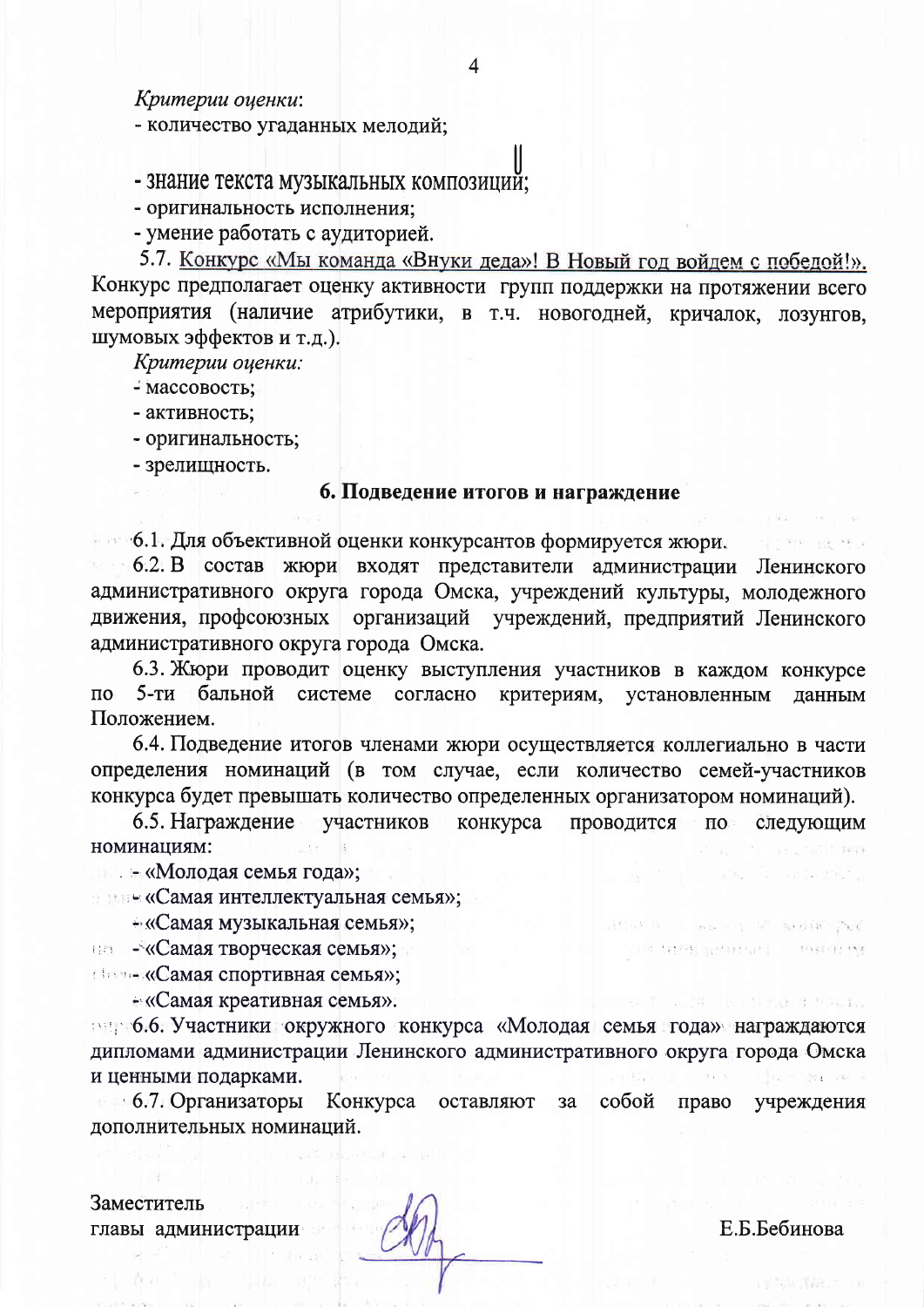## Анкета - заявка на участие

| 1) ФИО УЧАСТНИКОВ КОНКУРСА:                  |  |
|----------------------------------------------|--|
| папа                                         |  |
| мама                                         |  |
| дети                                         |  |
| 2) ВОЗРАСТ (дата рождения):<br>папа          |  |
| мама                                         |  |
| дети                                         |  |
| 3) СЕМЕЙНЫЙ СТАЖ: (дата регистрации брака)_  |  |
| 4) МЕСТО РАБОТЫ, СТАЖ, ОБРАЗОВАНИЕ СУПРУГОВ: |  |
|                                              |  |

5) ОСОБЕННОСТИ СЕМЬИ (традиции, увлечения, семейное хобби, семейные таланты):

#### 6) МОТИВЫ УЧАСТИЯ В КОНКУРСЕ: ited with a leading a state of the se-

<u>experimental programmation</u>

**Tartif** 

7) ПОДЕЛИТЕСЬ ВАШИМ "СЕКРЕТОМ СЕМЕЙНОГО СЧАСТЬЯ":

一起

8) НАЗОВИТЕ АКТУАЛЬНЫЕ, НА ВАШ ВЗГЛЯД, ПРОБЛЕМЫ, С КОТОРЫМИ ЧАЩЕ ВСЕГО СТАЛКИВАЮТСЯ МОЛОДЫЕ СЕМЬИ:

 $\begin{array}{c} \begin{array}{c} \text{if} \quad \text{if} \quad \text{if} \quad \text{if} \quad \text{if} \quad \text{if} \quad \text{if} \quad \text{if} \quad \text{if} \quad \text{if} \quad \text{if} \quad \text{if} \quad \text{if} \quad \text{if} \quad \text{if} \quad \text{if} \quad \text{if} \quad \text{if} \quad \text{if} \quad \text{if} \quad \text{if} \quad \text{if} \quad \text{if} \quad \text{if} \quad \text{if} \quad \text{if} \quad \text{if} \quad \text{if} \quad \text{if} \quad \text{$ 

 $\mathbb{E}[\mathbb{E}[\mathcal{N}]\mathbb{E}[\mathbb{E}[\mathcal{N}]\mathbb{E}[\mathbb{E}[\mathbb{E}[\mathcal{N}]\mathbb{E}[\mathbb{E}[\mathbb{E}[\mathbb{E}[\mathbb{E}[\mathbb{E}[\mathbb{E}[\mathbb{E}[\mathbb{E}[\mathbb{E}[\mathbb{E}[\mathbb{E}[\mathbb{E}[\mathbb{E}[\mathbb{E}[\mathbb{E}[\mathbb{E}[\mathbb{E}[\mathbb{E}[\mathbb{E}[\mathbb{E}[\mathbb{E}[\mathbb{E}[\mathbb{E}[\mathbb{E}[\mathbb{E}[\mathbb{$ उत्तम । इ. १

# 10) ДОМАШНИЙ АДРЕС:

11) КОНТАКТНЫЕ ТЕЛЕФОНЫ:

12) ВАШИ СОВЕТЫ, ПОЖЕЛАНИЯ ОРГАНИЗАТОРАМ КОНКУРСА: